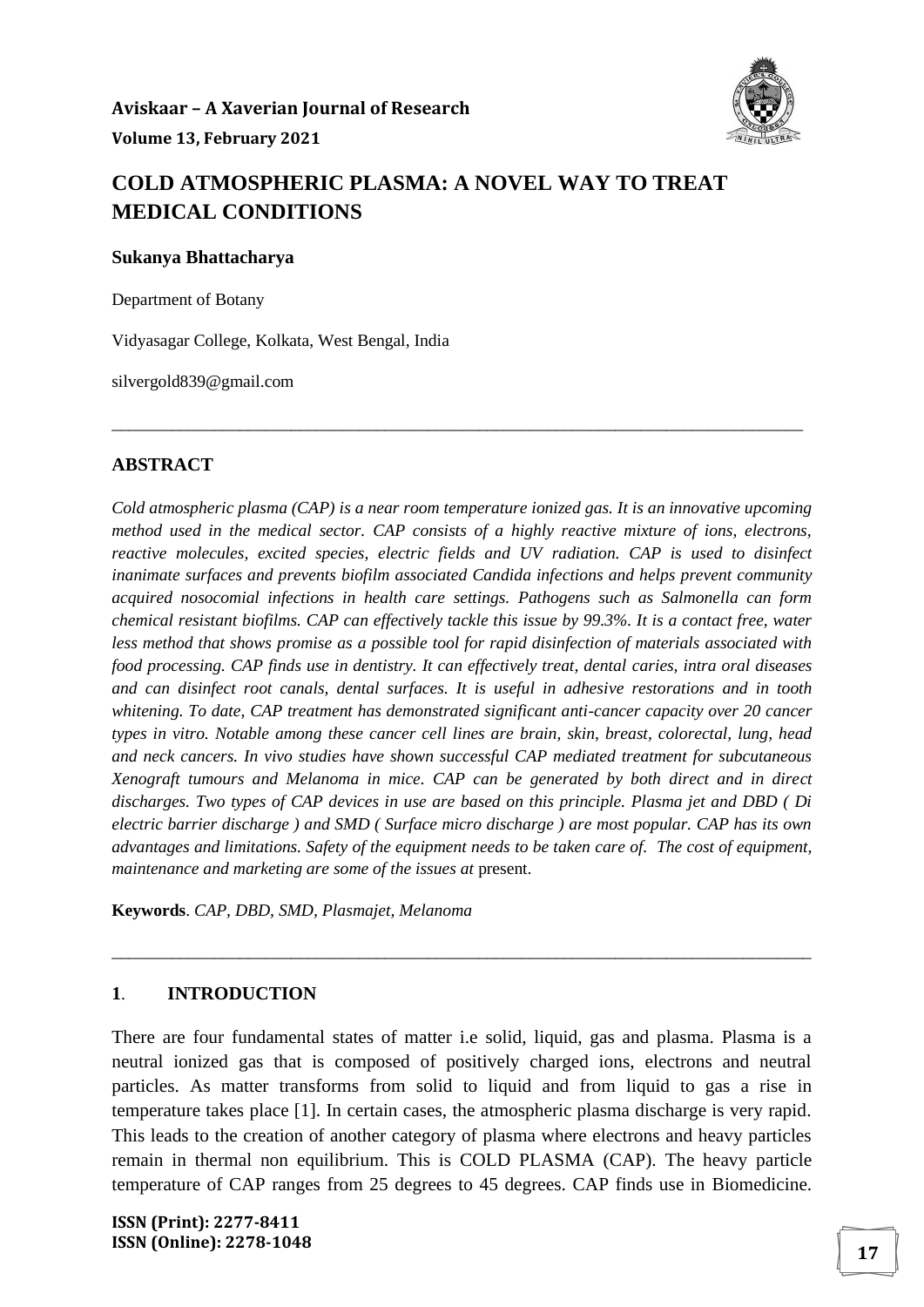

#### **Volume 13, February 2021**

Several species such as Oxygen based radicals and Nitrogen based radicals are generated in CAP [2, 5].

#### *1.1 CAP Devices*

CAP is normally generated by direct or by in direct discharge mechanism.

Based on these principles, CAP devices are:

- Di electric barrier discharge (DBD)
- Plasma jet, Plasma pen, Plasma gun, Plasma pencil or needle.
- Surface micro discharge (SMD)
- Cold plasma stimulated solutions (PSA) or Cold plasma activated medium (PAM)[3,4]

#### *1.2 Gases Employed to Generate CAP*

- **HELIUM**
- **ARGON**
- **NITROGEN**
- HELIOX (mixture of Helium and Oxygen)
- AIR

CAP has emerged as an innovative upcoming method for use in the medical sector. CAP consists of a highly reactive mixture of ions, electrons, reactive molecules, excited species electric fields and Ultraviolet radiation [5]. It is widely used for the disinfection of fomites and keeps in check bio film associated pathogen infections. It also helps prevent community acquired and nosocomial infections in health care settings.

## *1.3 Use of CAP to Aid Quick De Contamination of Food Contact Surfaces Infested with Salmonella Biofilms*

Cross contamination of food items stemming from persistent pathogen reservoirs is a huge risk factor in the processing environment. CAP is endowed with the unique ability to in activate Salmonella biofilms. It has been reported that a 15 S treatment with CAP could effectively reduce Salmonella bio films by 2.13 log CFu/ ml ( i. e by about 99.3 % ). It is contact free, water less method that does not require a sanitizer. CAP has the potential to act as a possible tool for rapid disinfection of materials associated with food processing [5, 6].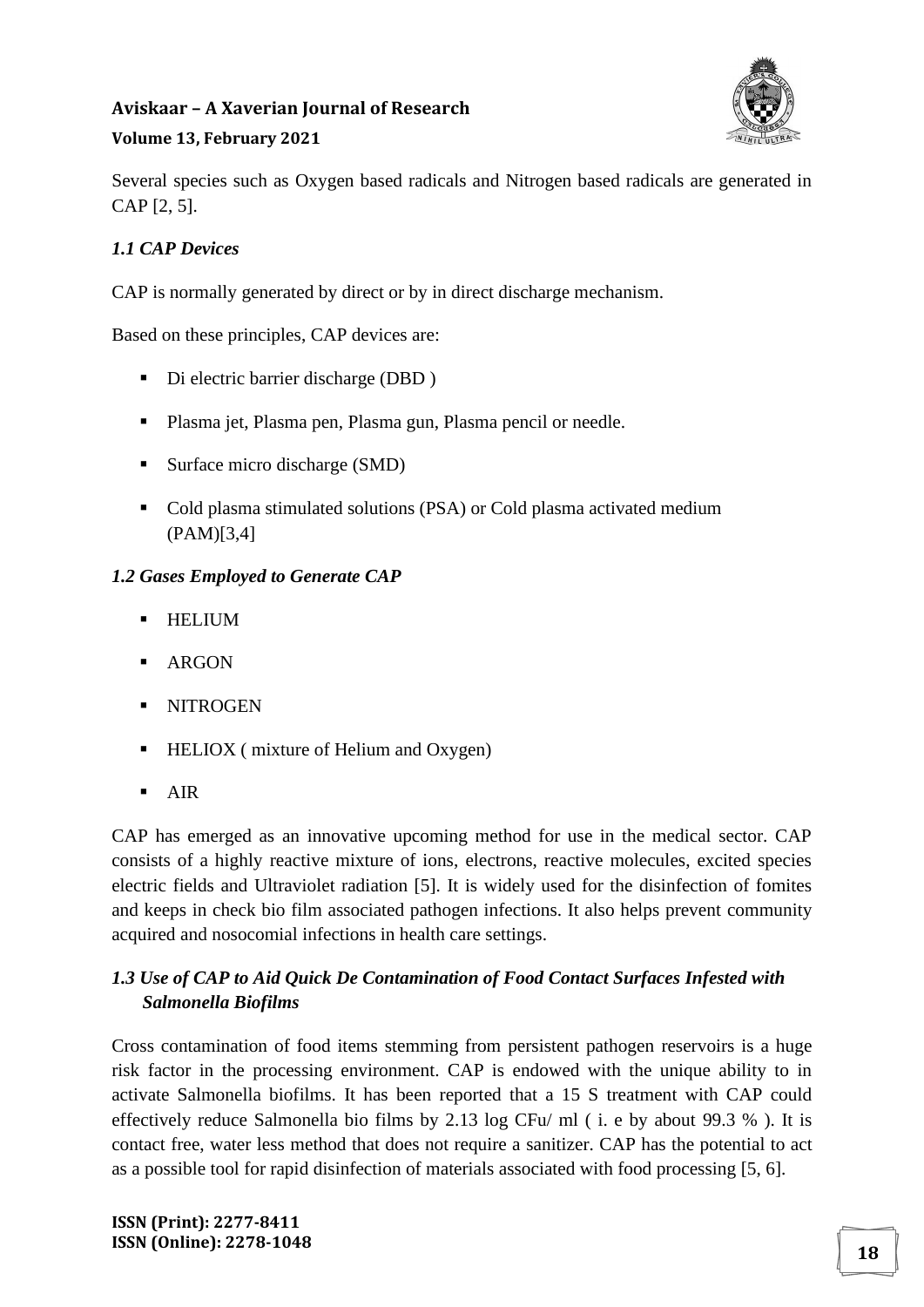# **Aviskaar – A Xaverian Journal of Research Volume 13, February 2021**



#### **2 USE OF CAP IN DENTISTRY**

CAP makes possible, a novel, painless method to prepare cavities for restoration with enhanced longevity [7,8]. It is capable of bacterial inactivation and non-inflammatory tissue modification. CAP treats dental caries and helps in composite restoration of tooth. It also finds use in teeth whitening. Plasma needles inserted in dental cavities can kill e. coli and Streptococcus mutans. Further, CAP is efficacious in treating intra-oral diseases, aids root canal dis infection, cleanses dental surfaces and helps in adhesive restorations [9,10].

#### *2.1 Inactivation of Candida Albicans Infested Bio Films by CAP*

Candida albicans, a fungus often grows as a bio film on almost all surfaces such as medical devices and human epithelial cells. Skin as well as superficial mucosal infections are largely attributed to this fungal group [11, 12]. It is known that Candida shows strong resistance to conventional broad spectrum anti-fungal drugs such as Amphotericin B and Fluconazole [13, 14]. CAP has emerged as a viable anti-microbial strategy to kill microbes growing on bio films. It has been reported that SMD plasma could effectively in activate Candida bio films growing on inert surfaces by 99.9% [15]. CAP could prevent both community acquired and nosocomial infections in health care settings [10, 11].

#### *2.2 Other Uses of* **CAP**

CAP finds use in other medical applications such as wound healing, blood coagulation, antibacterial treatment, endothelial cell proliferation etc. CAP plays a pivotal role in Cancer treatment [16].

## **3. ROLE OF CAP IN CANCER THERAPY**

In vitro and in vivo studies on the action of CAP on cancer cells have been performed [16,17]. Studies indicate that the mechanism of action of cold plasma on cancer cells appear to be related to the generation of reactive oxygen species (ROS) with possible induction of the apoptosis pathway. Further it has been observed that cancer cells are more sensitive to the effects of CAP because a greater percentage of cells are in the S phase of the cell cycle [18].

## **4. CLINICAL APPLICATION OF CAP IN ONCOLOGY**

Studies carried out in laboratories have shown that cancer cells are more sensitive to CAP treatment than normal cells. This has been attributed to ROS, expression of aquaporins and the overall cholesterol composition of the membrane [19]. Basic cellular responses such as apoptosis, growth inhibition, selective cancer cell death, cell cycle arrest, DNA and mitochondrial damage and immunogenic cell death have been demonstrated following CAP treatment [20, 21]. It is a well-known fact that plasma is capable of inducing apoptosis in cancer cells resistant to conventional chemotherapy and can therefore be used in combination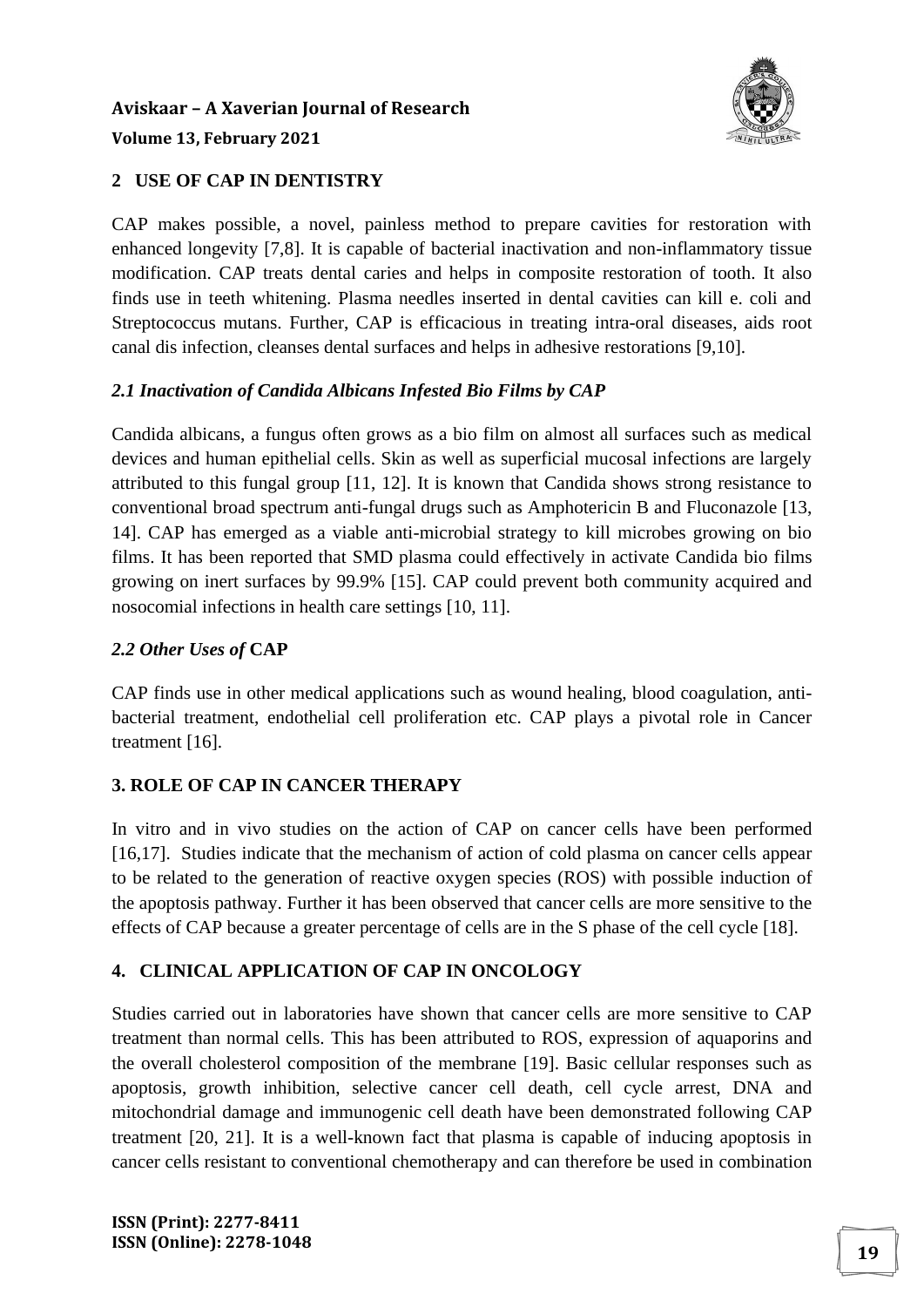

#### **Volume 13, February 2021**

with other treatments to obtain synergistic and complimentary action [22]. CAP treatment has demonstrated significant anti-cancer capacity over 20 cancer types in vitro [20]. Notable among these cancer cell lines are brain cancer, skin cancer, breast, Colorectal, lung, head and neck cancers [24]. In vivo studies have demonstrated successful CAP mediated treatment for sub cutaneous Xenograft tumours and Melanoma in mice [25].

## **5. ADVANTAGES OF CAP IN CANCER THERAPY**

One main advantage is the potential selectivity towards cancer cells. This is a vital parameter in the current era of targeted therapy. It is known that the treatment of tumours, particularly solid tumours by anti-cancer drugs faces three impediments.

- **•** Treatment specificity
- Cancer cell resistance
- **Treatment penetration**

Owing to the unique physical and chemical properties of CAP, it could possibly serve as a multi modal therapeutic tool that could offer an answer to these issues [26]. CAP possibly operates through mechanisms involving P53, NF- KB, JNK or caspase pathways [27]. The use of Plasma induced chemical species and electric fields make possible an interesting tool for optimizing drug delivery. Brain and CNS cancers showed resistance to chemotherapy, radiotherapy and surgery. CAP proved highly successful in these areas [27]. In vitro studies showed significant reduction in tumour size and an Overall increase in the rates of survival. In vivo interactions were mostly performed on sub cutaneous tumour xenografts in mice [28, 29].

## **6. CAP INDUCES IMMUNOGENIC CELL DEATH**

Tumours frequently evade surveillance of the immune system through immunosuppessive strategies [30]. CAP could elicit immunogenic cell death. It stimulates the recruitment of macrophages and cytotoxic T cells [30]. CAP is known to promote adaptive immunity in vitro against Melanoma cells. No resistance to CAP has been reported till date.

## **7. CAP RESTORED SENSITIVITY OF CHEMO RESISTANT CANCER CELLS TO SPECIFIC DRUGS**

- CAP restored TEMOZOLAMIDE (TMZ) resistant glioblastoma cells to TMZ therapy.
- It made possible, the tumour necrosis factor related apoptosis inducing ligand (TRAIL) resistant colorectal cells sensitive to TRAIL treatment [27, 28, 32].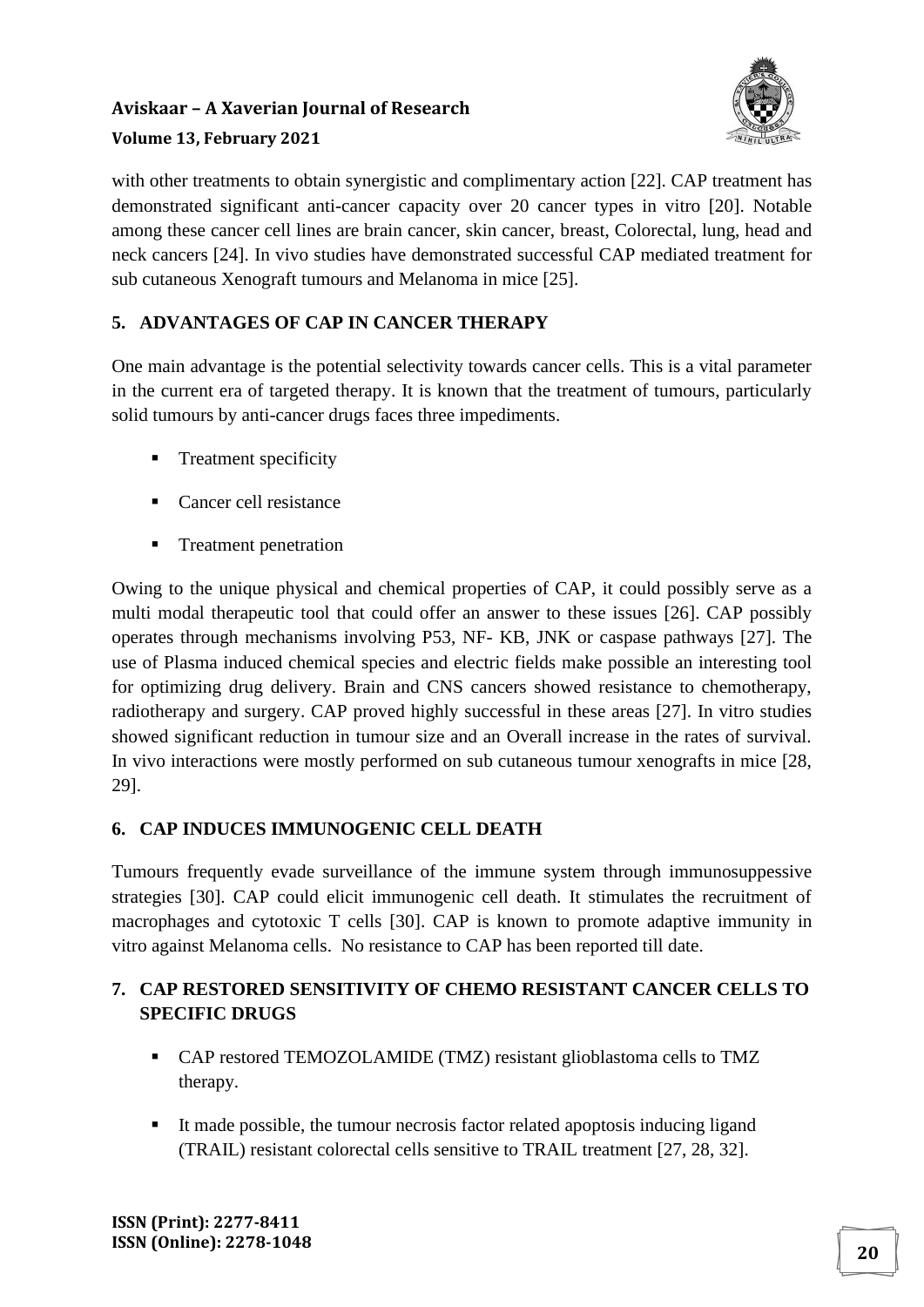

## **8. ACTION OF CAP AND NANO PARTICLE TECHNOLOGY TO TREAT CANCER**

- CAP has made possible stronger anti-cancer activity through synergistic application with nano-particle technology [29].
- Enhanced anti-melanoma effect was achieved using CAP to treat melanoma cancer cells pre-treated with anti –Fak antibody conjugated gold nanoparticles [31,33].
- Combined treatment with PEG- coated gold nanoparticles and CAP increased cancer cell death in solid tumours [32].
- In CAP treated cancer cells, migration rate was decreased, and detachment rate increased [32].

## **9. SUMMARY OF CAP TREATMENT IN ONCOLOGY**

CAP has shown promise as a selective anti-cancer tool. However, there is a need for the development of standardized reliable protocols for all future clinical trials. Studies are underway to develop more efficient type of plasma for each type of cancer. One of the future directions in the field of anti-cancer potential of CAP is in its action on dysplastic cells, mainly extensive lesions in critical areas where surgery would be either impossible or else way too expensive.

## **REFERENCES**

- 1. Dayun Yan, Sherman J.H, Keidev M: CAP a promising anticancer…..modality, Oncotarget open access impact journal 2017, pp 1-33.
- 2. Tendero C, Tixier C, Tristant P et al, Atmospheric pressure plasmas: A review. Spectrochimica acta, Part B: Atomic spectroscopy ,2006 ,61(1) : 2-30.
- 3. Lavoussi M, Akan T, Arc free atmospheric pressure cold plasma jets: A review. Plasma processes and polymers 2007; 4 ( 9) : 777-778.
- 4. Weltman K D, Kindel E, Von Woedtke et. al, Atmospheric pressure plasma sources: Prospective tools for plasma medicine, pure and applied chemistry 2010; 82 ( 6) : 1223- 1237.
- 5. Wagner H. E, Brandenburg R, Kozlov K et.al, The barrier discharge: basic properties and applications to surface treatment, Vacuum 2003; 71 (3) : 417-436.
- 6. Niemena B.A, Boyd G, Sites J Cold plasma ……Salmonella biofilms. J. Food Sci2014, May; 79 (5) : 917-922.
- 7. Arora V, Nikhil V, Suni N K et al: CAP in dentistry, Dentistry 4: 189 doi 10 . 4172/1122- 2161.1000189.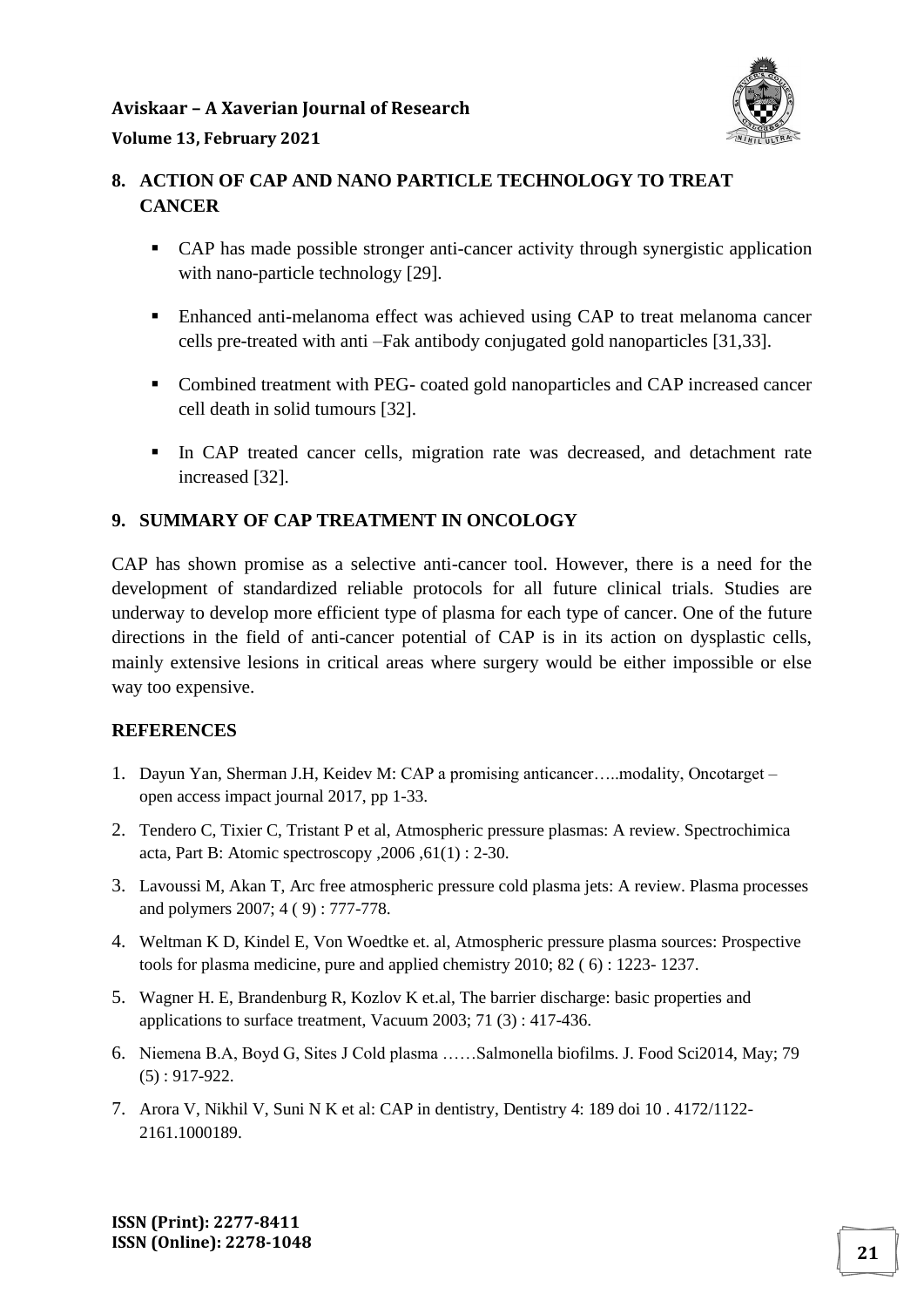

#### **Volume 13, February 2021**

- 8. Martin M, from distal strains to dental chains ……plasmas may promise pain free and durable restorations. AGD Impact 2009,37: 46.
- 9. Sharma A, Pruden A, Zengqui P, Bacterial inactivation in open air…electrode, Environ Sci Tech,2005, 39 : 339-344.
- 10. Lavoussi M, Mendis D A, Rosenberg M: Plasma interactions with microbes 2003, New Phys 5 : 1-41.
- 11. Maisch T, Shinuzu T, Isbarry G etal Contact free inactivation ….C.albicans…CAP, Appln Environ Microbiol 2012 June ; 78 (12) : 4242 – 4247.
- 12. Biel M A: Photodynamic therapy of bacterial and fungal biofilm infections Methods Mol Biol,2010, 635,175-194.
- 13. Chandra J etal Bio films……Candida albicans drug resistance., J Bacteriol 2001,183: 5385-5394 (PUBMED).
- 14. Kong MG etal Plasma medicine: An introductory review: New J. Physics,2009 11; 1-35.
- 15. Jabra R M A, Falker W A, Meiller T. F : Fungal biofilms and drug resistance;Emerg infect disc,2004, 10:14-19 PMC Free article PUB MED.
- 16. Stoffels E, Sakyama Y, Graves D B –CAP…..interactions with cells and tissues, IEEE Transplasma ,2008, 54: 36 (4)1441.
- 17. Antonie D, Monsarrat P, Virard F: Ther adv Med Oncol ,2018,10: 1755835918786475.
- 18. Graves D B: The emerging role of ROS and N species in redox biology ……. medicine & biology. Journal of physics: Applied physics 2012;45 (26): 263001.
- 19. Georgescu N, Lupu A R, tumoral & normal cell ……. plasma jets. Plasma Sci IEEE Transactions 2010;38 (8) ,1949-1955.
- 20. Vandamma M, Robert E, Dozias S etal Plasma medicine 2011;1 (1) ;27-43.
- 21. Schlegel J, Kortizer J, Boxhammer V: Plasma in cancer treatment; Clinical plasma medicine  $2013$ ; 1 (2) : 2-7.
- 22. Barekzi N, Lavoussi M, Dose dependent killing of leukaemia cells …plasma. J of Physics D : Applied physics 2012;45 ( 42): 422002.
- 23. Keider M, Walk R, Shasumi A et al, Cold plasma ……shift in cancer therapy BJC 2011; 105 ( 9) : 1295- 1301 ).
- 24. Bauer G, Signal amplification by tumour cells …….CAP activated medium IEEE Transradiat Plasma MedSci 2017; pp1
- 25. Ornata Y, lida M, Yajima L et al: Non thermal melanoma. Environ health Prev Med 2014 ;19: 367-369.
- 26. Sounni N E, Noel A: Targeting tumour microenvironment ……cancer therapy. Clin chem. 2013;59: 85-93.

**ISSN (Print): 2277-8411 ISSN (Online): 2278-1048 <sup>22</sup>**